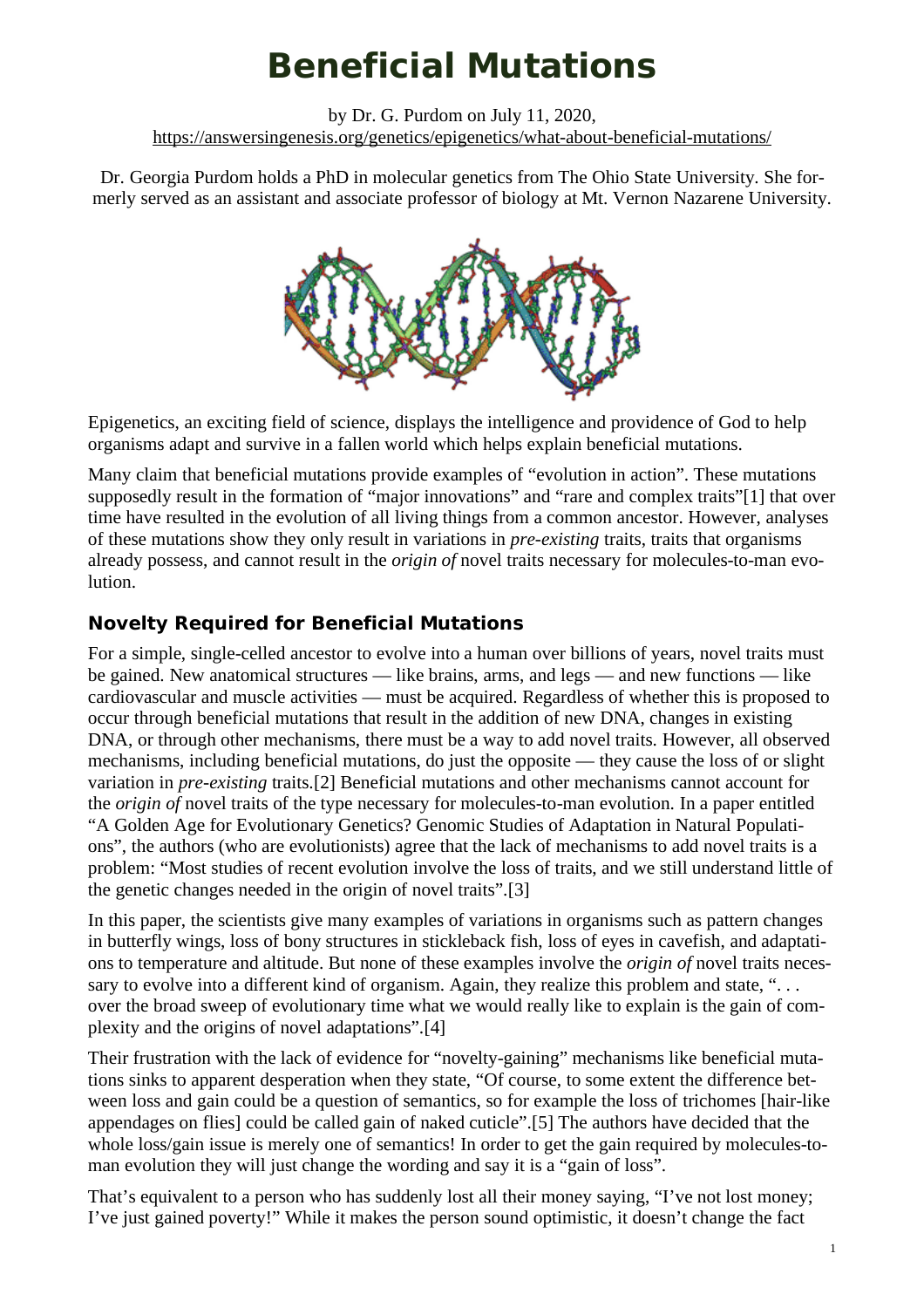that they have lost all their money. In the same way, an organism doesn't gain novel traits needed to evolve into something else — instead, organisms lose traits or develop variations in *pre-existing* traits. It doesn't matter how evolutionists choose to say it; there is still no mechanism that results in the *origin of* novel traits required for molecules-to-man evolution.

# **Do Beneficial Mutations Exist?**

While beneficial mutations may not result in the *origin of* novel traits necessary to go from molecules to man, they do exist . . . sort of. Let me explain. It is more appropriate to say that some mutations have beneficial *outcomes* in certain environments. Mutations are context dependent, meaning their environment determines whether the outcome of the mutation is beneficial. One well-known example of a proposed beneficial mutation is antibiotic resistance in bacteria.[6] In an environment where antibiotics are present, mutations in the bacterial DNA allow the bacteria to survive. However, these same mutations come at the cost of damaging the normal functions of the bacteria (such as the ability to break down nutrients). If the antibiotics are removed, the antibiotic resistant bacteria typically do not fare as well as the normal (or wild-type) bacteria that have not been affected by mutations. Thus, the benefit of any given mutation is not an independent quality, but rather a dependent quality based on the environment.

Another common example of a supposed beneficial mutation, this time in humans, is individuals that are resistant to infection with HIV. These people have a mutation that prevents HIV from entering the white blood cells and replicating, making them unlikely to develop AIDS. However, studies have shown these individuals may be at a higher risk of developing illness associated with West Nile virus [7] and hepatitis C [8] (also caused by a virus). Again, we see that the mutations are only beneficial in a given environment, such as if the person were exposed to HIV. It is possible that the mutations would not be beneficial in other environments such as if the person were exposed to West Nile virus. The benefit of any given mutation is a dependent quality based on the environment.

There is no question that mutations can be beneficial in certain environments, but do they lead to the *origin of* novel traits of the type necessary for molecules-to-man evolution? Let's look at several examples commonly used to support this idea and the problems with them.

# **Proposed Beneficial Mutations in Bacteria**

#### **Richard Lenski and the Citrate Mutation in** *E. coli*

In 1988, Dr. Richard Lenski, an evolutionary biologist at Michigan State University, began culturing 12 identical lines of *Escherichia coli* (a common gut bacteria). Over 50,000 generations and 25 years later, the experiment continues. Lenski has observed many changes in the *E. coli* as they adapt to the culture conditions in his lab. For example, some lines have lost the ability to break down ribose (a sugar),[9] some have lost the ability to repair DNA,[10] and some have reduced ability to form flagella (needed for movement).[11] In other words, they've gotten lazy as they've adapted to life in the lab! If they were grown in a natural setting with their wild-type (normal) counterparts, they would not stand a chance in competing for resources.

In 2008, Lenski's lab discovered another change in one of their lines of *E. coli*. A *New Scientist* writer proclaimed, "A major innovation has unfurled right in front of researchers' eyes. It's the first time evolution has been caught in the act of making such a rare and complex new trait".[12] But was this change really the formation of "a rare and complex new trait"?

Normal *E. coli* has the ability to utilize citrate as a carbon and energy source when *oxygen levels are low*. They transport citrate into the cell and break it down. Lenski's lab discovered that one of their *E. coli* lines could now utilize citrate under *normal oxygen levels*.[13] It's easy to see that this was not "a major innovation" or the "making of a rare and complex new trait" because the normal *E. coli* already has the ability to transport citrate into the cell and use it! This was simply a beneficial outcome of mutations that changed under what conditions citrate was used by *E. coli*.[14] The mutations caused the alteration of a pre-existing system, not the *origin of* a novel one. There is a lot of citrate in the medium that the bacteria are grown in, and since other carbon sources are not plentiful, the bacteria have merely adapted to the lab conditions.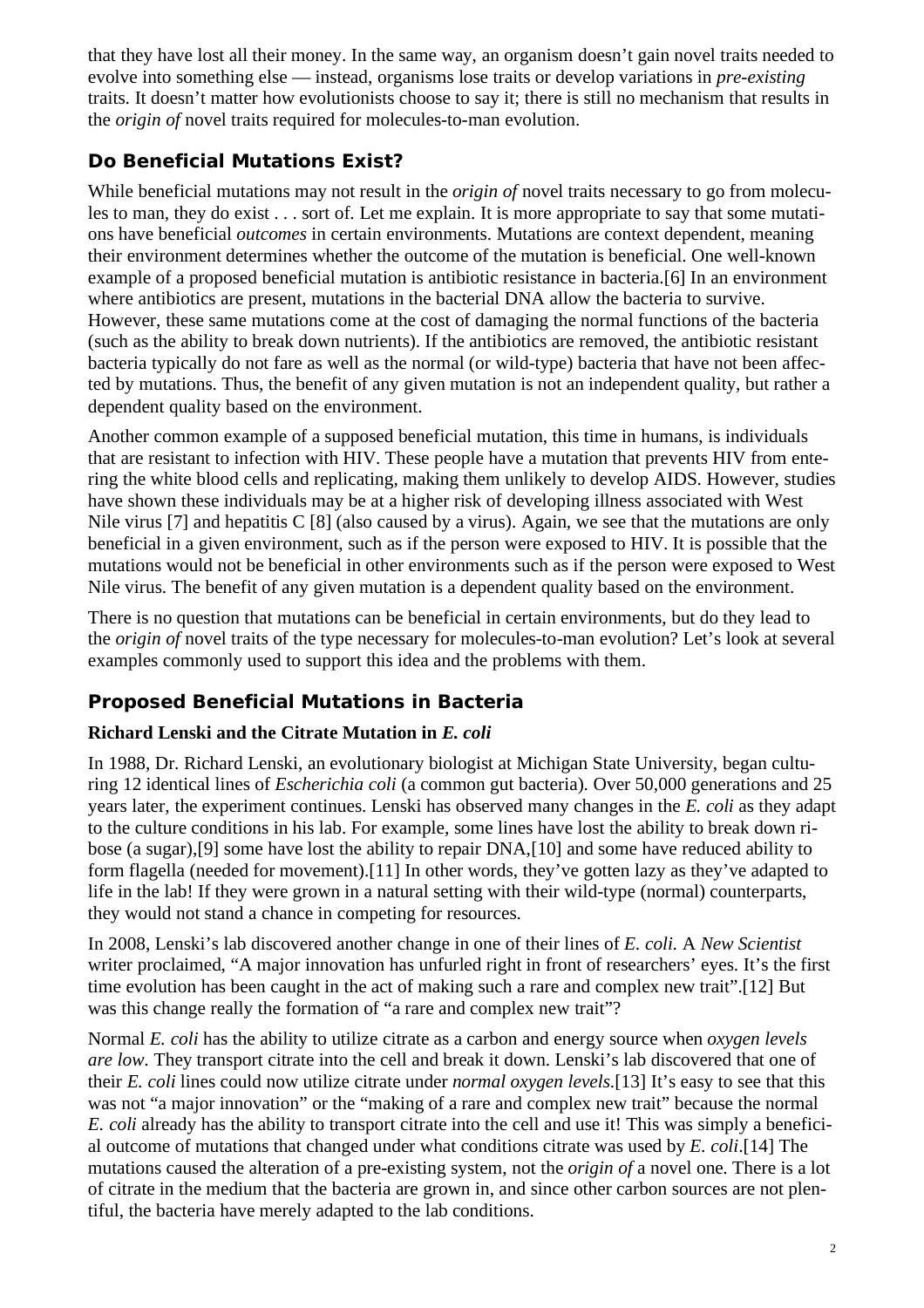Lenski stated, "It is clearly very difficult for *E. coli* to evolve this function. In fact, the mutation rate of the ancestral strain . . . is immeasurably low. . . ".[15] If developing the ability to utilize citrate under different conditions by altering the *pre-existing* citrate system is so rare, then how much more improbable is it to believe that similar beneficial mutations can lead to the *origin of* novel traits necessary for dinosaurs to evolve into birds!

#### **Nylon-Digesting Mutation in Bacteria**

In the mid-1970s, bacteria (*Arthrobacter* sp. K172) were discovered in ponds with wastewater from a nylon factory that could digest the byproducts of nylon manufacture. Nylon is a synthetic polymer that was first produced in the 1940s, thus, the ability of bacteria to break down nylon must have been gained in the last few decades. Many evolutionists touted that the bacteria's ability to break down nylon occurred through the gain of new genes and proteins. In a 1985 article entitled "New Proteins Without God's Help", the author explained testing that supposedly showed the bacteria's ability to break down nylon was due to the formation of new proteins, not the modification of preexisting ones.[16] In conclusion he stated, "All of this demonstrates that . . . the creationists . . . and others who should know better are dead wrong about the near-zero probability of new enzyme formation. Biologically useful macromolecules are not so information-rich that they could not form spontaneously without God's help".[17]

Does this mean that biblical creationists should run screaming and stick our heads into the sand? No. In 2007, genetic analyses of *Arthrobacter* sp. K172 showed that no new genes or proteins had been added that resulted in the ability of the bacteria to break down nylon.[18] Instead it was discovered that mutations in a *pre-existing* gene resulted in a protein that is capable of breaking down nylon. The protein, known as EII, normally breaks down a substance very similar to nylon. Slight alterations in what is called the "active site" of the protein (where the activity of breaking down the substance occurs) changed its specificity such that it could now also break down nylon. No changes occurred of the type necessary to go from molecules to man, just a "tweak" in a gene and protein whose normal function is to break down something very similar to nylon. Again, we see the alteration of a *pre-existing* gene and protein, not the *origin of* new ones. Information-rich molecules like DNA and protein cannot spontaneously form — they do need "God's help".

## **Barry Hall and the** *ebg* **Mutation in** *E. coli*

Beginning in the 1970s and continuing into the 1990s, Dr. Barry Hall, professor emeritus of the University of Rochester, New York, did extensive work in the field of what has been termed adaptive or directed mutations. According to evolutionary ideas, mutations are random changes in the DNA that may or may not be beneficial to an organism in its environment. However, research from scientists like Hall has indicated that adverse environmental conditions, like starvation, may initiate mechanisms in bacteria that result in mutations that *specifically* allow the bacteria to survive and grow in a given environment. These changes do not appear to be random in respect to the environment, thus the term directed or adaptive mutations.

There are two reasons why adaptive mutations are problematic for evolution. First, the mechanisms in bacteria for generating adaptive mutations are specifically responding to the environment. The changes are goal-oriented, allowing the organism to adapt and survive by alteration of *pre-existing* traits. A second reason is that the mechanisms resulting in adaptive mutations (which appear to be a very common type of mutation in bacteria) set limits on the genetic change possible and cannot account for the *origin of* novel traits.

*E. coli* can break down the sugar lactose to use as a food source. Hall was able to mutate a strain of *E. coli* such that it lost the ability to break down lactose.[19] He then put the mutant *E. coli* in a starvation situation where lactose was the only food source. In order to survive, the *E. coli* either had to develop the ability to break down lactose or die. After a period of time, *E. coli* developed the ability to break down lactose. How did *E. coli* do this? Were new genes and proteins added to allow this to happen?

No. Genetic analyses showed that mutations had occurred in a group of *pre-existing* genes named *ebg*. These genes are in normal *E. coli* and produce proteins that very weakly break down lactose.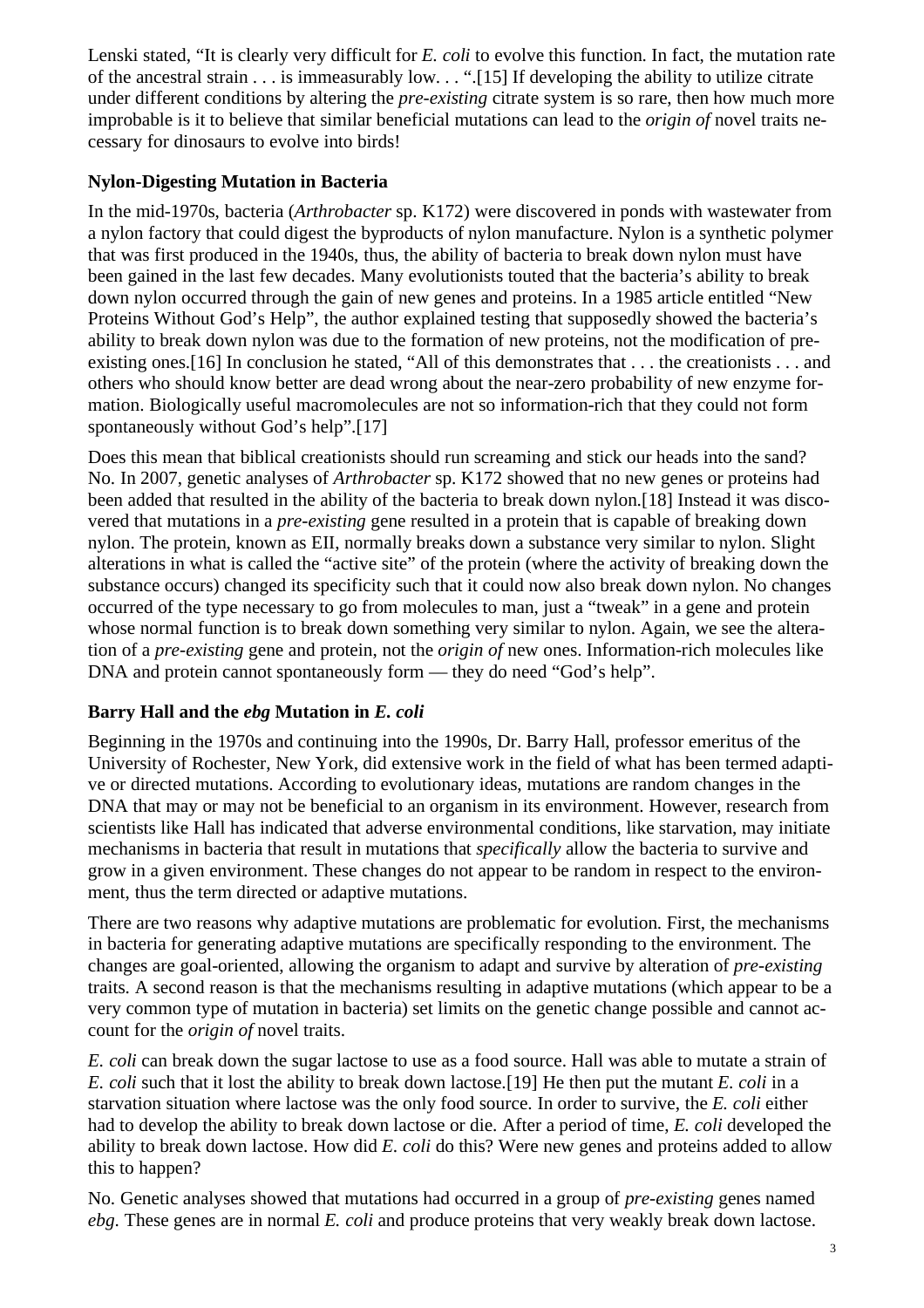The genes were also present in Hall's mutant *E. coli* (he mutated only the primary set of genes used for lactose breakdown not the *ebg* genes). In response to the starvation conditions, mechanisms were initiated in the bacteria that resulted in mutations in the *ebg* genes that produced proteins with enhanced ability to break down lactose well enough that the mutant bacteria could survive. No new or novel traits were gained, there was merely the alteration of a *pre-existing* trait that allowed the bacteria to adapt and survive.

Interestingly, Hall theorized that if both the primary set of genes needed for lactose breakdown and the *ebg* genes were made non-functional (through mutations) that adaptive mutations would occur in *other* genes resulting in *E. coli* once again developing the ability to break down lactose.[20] However, "despite extensive efforts", Hall was unable to get *E. coli* that could survive on lactose. They did not survive because adaptive mutations only make *limited* changes. *Ebg* genes in *E. coli* already possess the ability to break down lactose, adaptive mutations enhanced this ability. Adaptive mutations cannot make possible the *origin of* lactose breakdown from genes whose functions are not as similar.

Despite the evidence, Hall concluded this aspect of his research by saying, "Obviously, given a sufficient number of substitutions, additions, and deletions, the sequence of any gene can evolve into the sequence of any other gene".[21] But Hall's own experiments showed otherwise — a gene cannot just become a completely different gene; adaptive mutations are limited. Mutations can cause changes in *pre-existing* traits, but observable mechanisms, such as adaptive mutation, cannot account for the *origin of* novel traits necessary for molecules-to-man evolution.

# **Proposed Beneficial Mutations in Animals**

#### *TRIM5-CypA* **Mutation in Monkeys**

The *TRIM5* gene is found in humans, monkeys, and other mammals. The protein produced from this gene binds to the outer covering (capsid) of retroviruses (like HIV) and prevents them from replicating inside cells, thus essentially preventing the spread of infection. A portion of the *TRIM5* gene (C-terminal domain) seems especially variable and may confer resistance to different types of viruses.[22] In 2004, it was discovered that owl monkeys (*Aotus* sp). have a unique version of the *TRIM5* gene that appears to be a fusion of this gene to the nearby *CypA* gene.[23] The *CypA* gene can produce a protein that also binds to the outer covering of viruses, including HIV. Thus, the *TRIM5-CypA* fusion protein has the antiviral activity of *TRIM5* coupled to the HIV recognition of *CypA* and the fused protein was able to prevent infection from HIV. (A similar fusion gene/protein has also been discovered in certain species of macaques).[24]

*New Scientist* writer Michael Le Page in an article entitled "Evolution Myths: Mutations Can only Destroy Information", stated in regard to this mutation, "Here, a single mutation has resulted in a new protein with a new and potentially vital function. New protein, new function, new information".[25] But is this really a new protein with a new function?

No. *TRIM5-CypA* is the fusion of two *pre-existing* genes producing a fused protein. The fusion doesn't change the function of *TRIM5* or *CypA*, so there is no new function. The addition of *CypA* merely allows *TRIM5* to recognize a different group of viruses and exert its antiviral activity against those viruses. This fusion does not result in the *origin of* a novel trait of the type necessary for molecules-to-man evolution.

#### **Gene Duplication, Mutation, and "New" Genes and Functions**

Evolutionists often cite gene duplication, followed by subsequent mutation of the duplicated gene, as a mechanism for adding new genes with new functions to organisms. The idea is that the duplicated gene is free to mutate and gain new functions because the original copy of the gene can still perform the original function. Evolutionary biologist Dr. Sean Carroll, referring to his work on gene duplication in yeast, stated, "This is how new capabilities arise and new functions evolve. This is what goes on in butterflies and elephants and humans. It is evolution in action".[26] However, a deeper look at a couple of examples of gene duplication and mutation show exactly the opposite —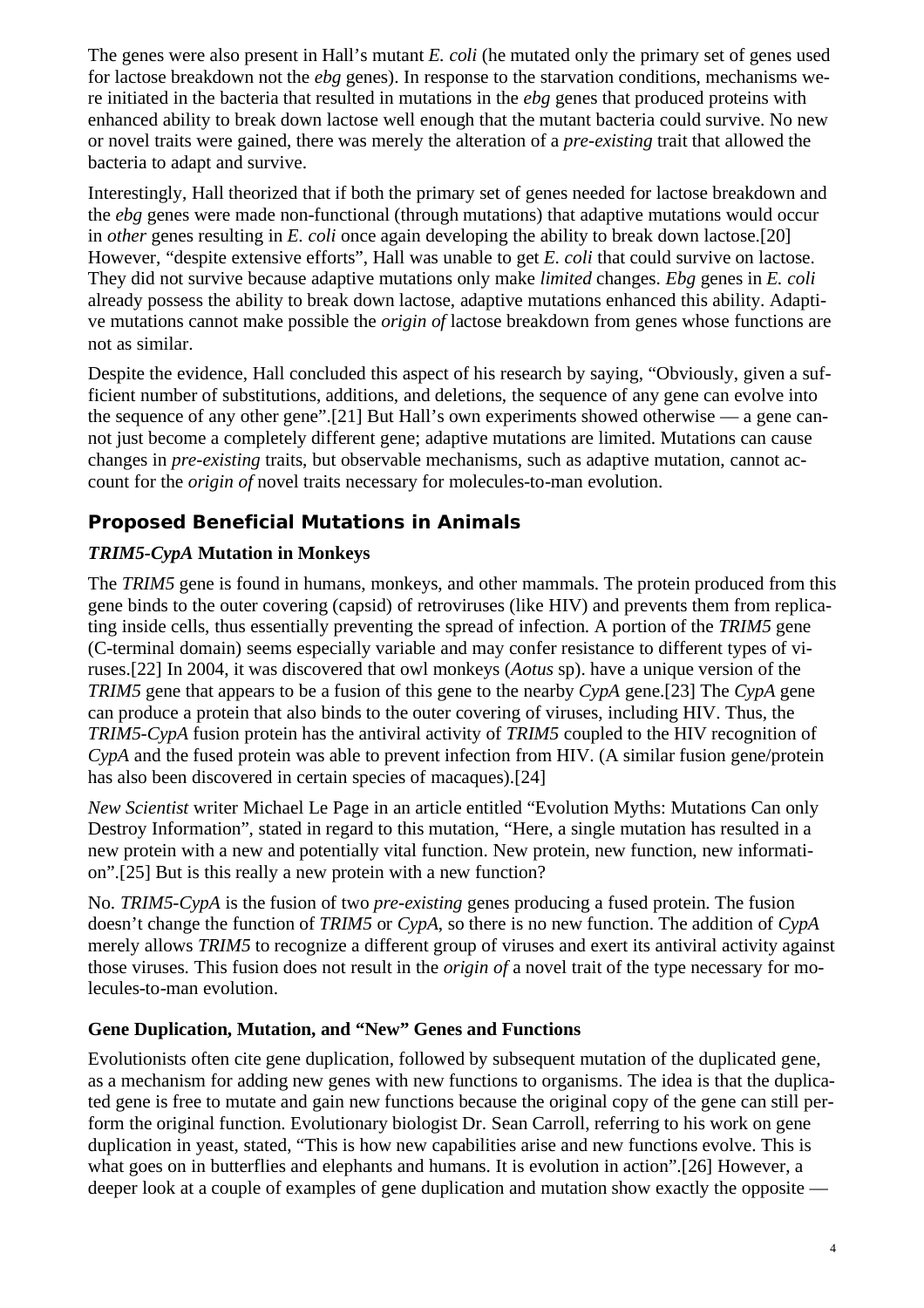the complete impotence of these mechanisms to explain the *origin of* novel traits necessary for molecules-to-man evolution.

### *RNASE1* **and** *1B* **in Monkeys**

The diet of most monkeys consists of fruit and insects; however, the colobine monkeys predominantly eat leaves. These monkeys have a special foregut that harbors symbiotic bacteria that help in the digestion of the leaves. *RNASE1* is a digestive enzyme in colobines that breaks down RNA from the bacteria in the foregut. This results in the efficient recycling of phosphorus and nitrogen that are used in the production of the monkey's own proteins and nucleic acids like DNA and RNA.

It has been shown that some colobines have two RNASE genes—*RNASE1* and *RNASE1B*.[27] *RNASE1B* is proposed to be a duplication of the gene *RNASE1*. There are several differences in the genes and the proteins produced, however, the function remains the same. Both enzymes break down RNA, but the changes in *RNASE1B* allow it to break down RNA in more acidic conditions such as those found in the foregut of the monkeys. The authors of one study of the *RNASE1* genes commented, "Gene duplication has long been thought by evolutionary biologists to be the source of novel gene function. . . . We believe our data to be another example that do not support this hypothesis".[28] Other authors of similar research indicate: "Taken together, our results provide evidence of the important contribution of gene duplication to adaptation of organisms to their environments".[29] The differences (caused by mutations) in the *RNASE1B* gene appear to enhance the *pre-existing* function of the original *RNASE1* gene, resulting in adaptation, and do not represent the type of mutation necessary for the *origin of* novel traits needed for molecules-to-man evolution.

#### **Antifreeze Proteins in Fish**

Antifreeze proteins (AFPs) prevent the growth of ice crystals in organisms that live in very cold environments such as the Arctic and Antarctica. There are five classes of these proteins found in fish. AFP type III is found in the Antarctic zoarcid fish. The *AFPIII* gene is proposed to be a duplication of a portion of the *SAS* (sialic acid synthase) gene.[30] The *SAS* gene is responsible for the synthesis of sialic acids (found on cell surfaces) but *also* has an antifreeze function. Mutations in the *AFPIII* gene (a duplicate copy of a portion of the *SAS* gene) appear to have further enhanced the antifreeze function.

One of the authors of the study on the formation of the *AFPIII* gene commented, "This is the first clear demonstration . . . [of ] the underlying process of gene duplication and the creation of a completely new function in one of the daughter [duplicate] copies".[31] But the *AFPIII* protein does not have a "completely new function"! Instead the *AFPIII* gene is likely the result of a duplication of a portion of the *pre-existing* gene with mutations that enhanced the *SAS* gene's *pre-existing* antifreeze function. Once again, we see that the differences (caused by mutations) in the *AFPIII* gene appear to enhance the preexisting antifreeze function of the original SAS gene resulting in adaptation to the environment and do not represent the type of mutation necessary for the *origin of* novel traits needed for molecules-to-man evolution.

## **Beneficial Mutations from a Biblical Creation Perspective**

The previous examples show that there can be beneficial outcomes to mutations. However, these mutations can only alter *pre-existing* traits; they cannot result in the *origin of* novel traits necessary for molecules-to-man evolution. In every example, it appears that the mutations help organisms in adapting to a specific environment. This is easily seen in bacteria when they are faced with limited food choices and must gain the ability to break down a different nutrient or die. It is also seen in animals like monkeys and fish that have essentially become more specialized for eating a particular diet or living in a particular environment.

But are these mutations random in respect to the environment? On the Evolution 101 website, sponsored by the University of California Museum of Paleontology, it states:

The mechanisms of evolution — like natural selection and genetic drift — work with the *random* variation generated by mutation. (emphasis in original)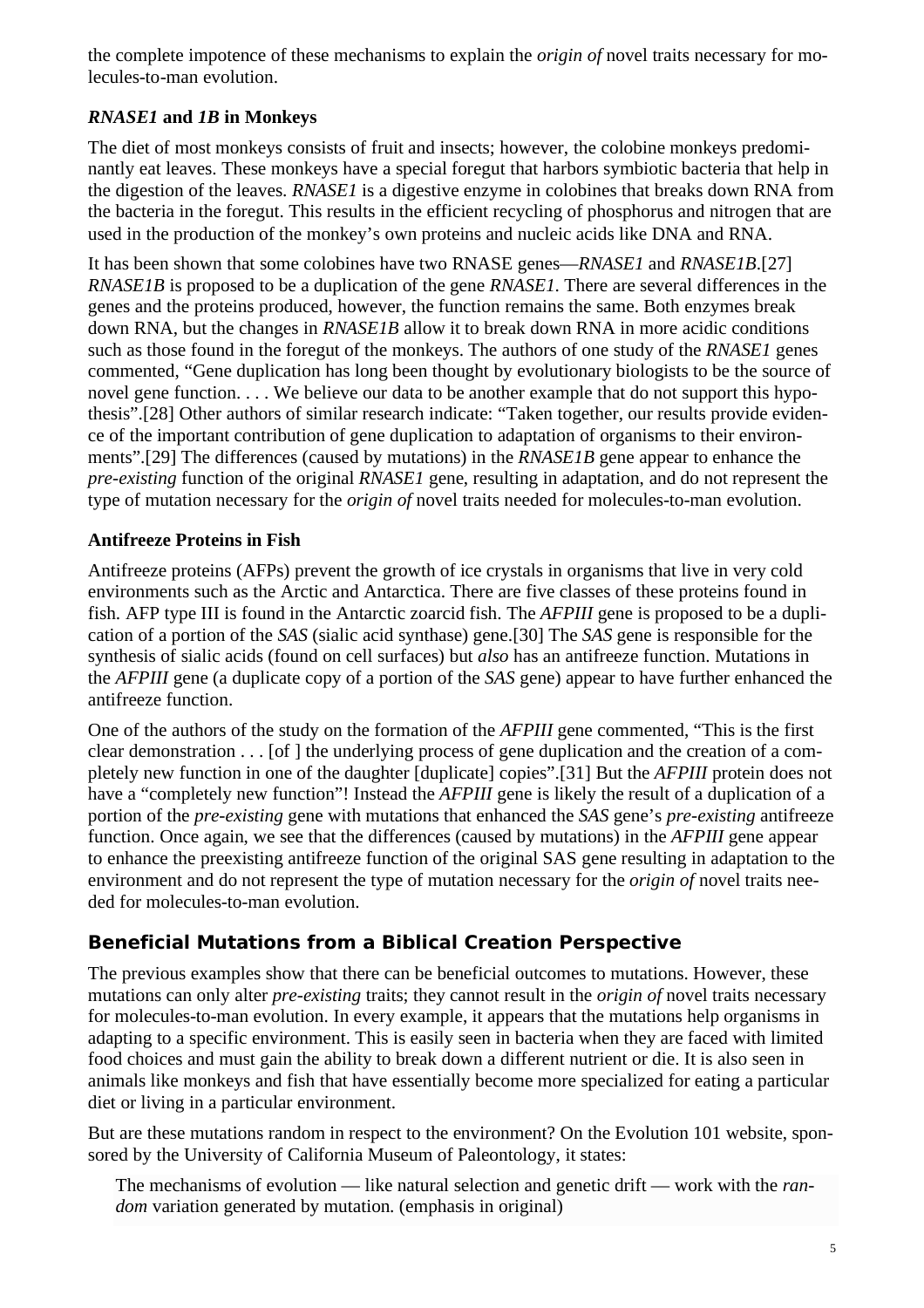For example, exposure to harmful chemicals may increase the mutation rate, but will not cause more mutations that make the organism resistant to those chemicals. In this respect, mutations are random — whether a particular mutation happens or not is generally unrelated to how useful that mutation would be.[32]

The basis of molecules-to-man evolution is random mutation in conjunction with other mechanisms like natural selection. However, mutations with beneficial outcomes do not appear to be random or at least the mechanisms generating the mutations are not random. From a biblical creation perspective, this could be a type of adaptive variation that God has designed in organisms to allow them to survive in a world dramatically changed by the Fall and Flood. Rather than the changes being random, organisms have been "pre-programmed" to change in response to their environment.

These types of adaptive traits may be the result of what creationists have termed *mediated design*. Several creation scientists describe it this way:

God specifically designed the created kinds with genes [in the DNA] that could be turned on to help them adapt to new environments. In other words, the Creator continues to accomplish His purpose for organisms after creation, not by creating something new, but by working through existing parts that were designed during Creation Week. An analogy is the manufacturer of a fully equipped Swiss army knife, who stores within the knife every tool a camper might need as he faces the unknown challenges of wilderness living.[33]

God designed adaptive traits to be expressed only under certain conditions to allow microbes, animals, plants, and humans to fill the earth as environments changed over time (Genesis 1 and 8:16– 19). Thus, God programmed organisms with mechanisms that would be triggered under certain conditions that would then modify *pre-existing* traits to allow organisms to survive and thrive in new environments. Possible mechanisms to accomplish this are seen in the previous examples with directed mutations (*ebg* and *E. coli*) and duplication followed by mutation (*RNASE1* and *1B* in monkeys). Another exciting area of modern genetics research is the role of epigenetics in modifying how genes and, thus, the physical traits, are expressed. Epigenetic markers, chemical tags on DNA, have been shown to be heritable and may be a way to pass on modified traits to future generations (see postscript). Understanding the God-given ability of organisms to change and adapt is an active area of creation research.

But what adaptive variations can't do is change one kind of organism into a completely different kind of organism because they do not result in the *origin of* novel traits needed for this type of change. This is consistent with Scripture because God created animals and plants according to their kind (usually at the family level in modern classification schemes).[34] The inference from Scripture is that animals were to reproduce according to their kind (Genesis 1, 6, and 8). We observe mechanisms that allow animals and plants to adapt but not evolve into different kinds of organisms.

So why, in spite of all the evidence to the contrary, do many scientists, who are unbelievers, argue that beneficial mutations are a valid mechanism (as evidenced by their quotes) to account for the *origin of* novel traits resulting in molecules-to-man evolution? Paul says that God can be known through what He has created (Romans 1:20), but just before that Paul states why people don't acknowledge God as the Creator: "For the wrath of God is revealed from heaven against all ungodliness and unrighteousness of men, who *suppress the truth in unrighteousness*" (Romans 1:18, emphasis added). Just as Pharaoh hardened his heart repeatedly (1 Samuel 6:6), today, people's hearts have been hardened in their willful rebellion against God. They want to continue in their sin and will go to extremes to "deny the obvious" and reject God as the Creator.

God, in His mercy, compassion, and grace, designed living organisms with the ability to adapt and fill, survive and thrive in a fallen world. We look forward to the day when all life will be restored to perfection and the wolf will live with the lamb, the lion will eat straw like an ox, and a baby will play by the cobra's hole (Isaiah 11:6–8).

## **Postscript: Beneficial Mutations & Epigenetics**

All our lives, we've heard that our physical makeup is determined by our genes, not environment. But the science of epigenetics is forcing scientists to rethink their assumptions.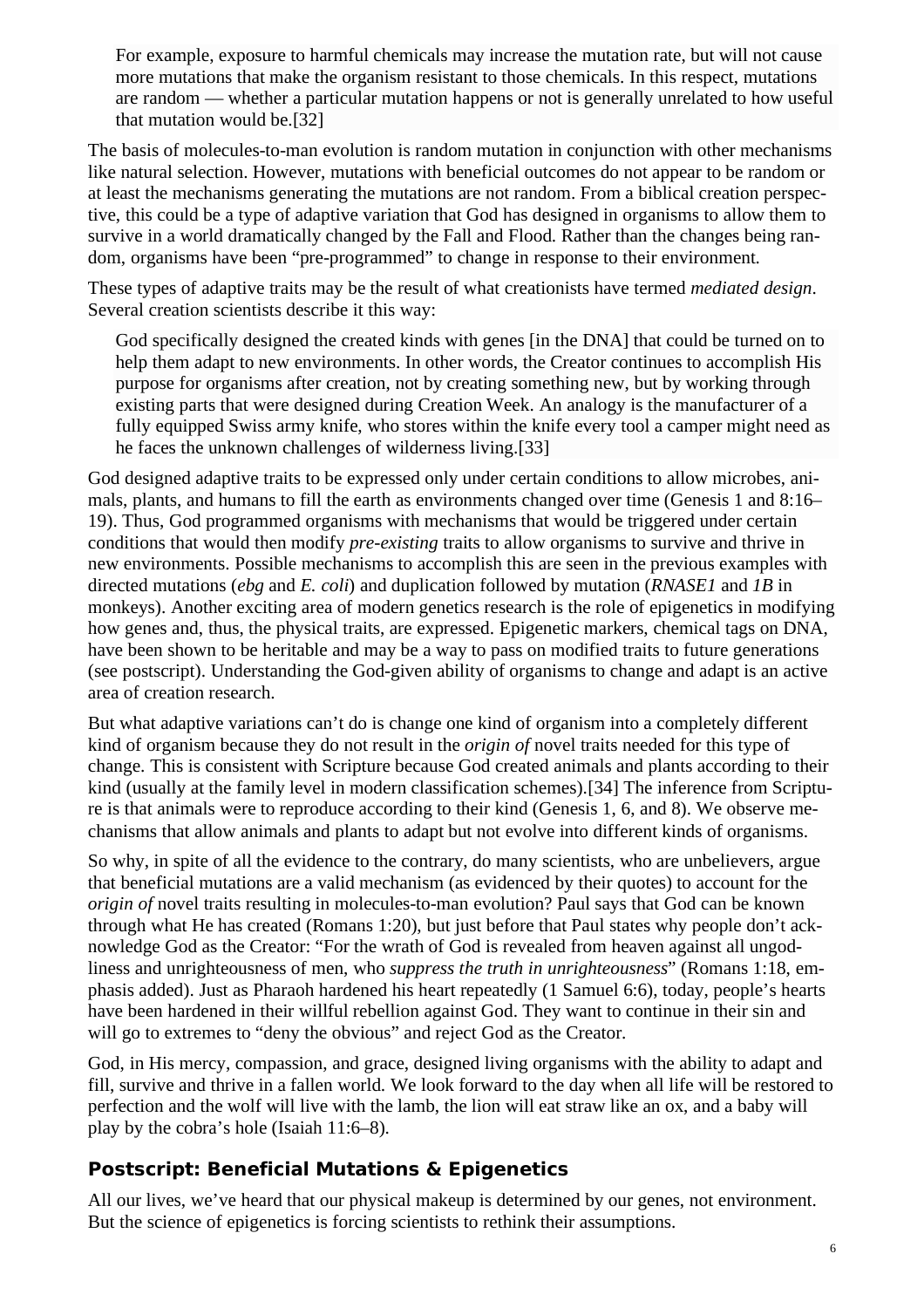You're probably familiar with the phrase, "You are what you eat". But did you know that you are also what your mother and grandmother ate? The budding science of epigenetics shows that our physical makeup is about much more than inheriting our mother's eyes or our father's smile.

We are accustomed to thinking that the only thing we inherit from our parents are genes — packets of information in DNA that give instructions for proteins. These genes determine our physical traits such as hair and eye color, height, and even susceptibility to disease.

But we also inherit specific "modifications" of our DNA in the form of chemical tags. These influence how the genes express our physical traits. The chemical tags are referred to as "epigenetic" markers because they exist outside of (*epi*-) the actual sequence of DNA (-*genetics*).

Let me use an analogy to explain. The following sentence can have two very different meanings, depending on the punctuation used. "A woman, without her man, is nothing" or "A woman: Without her, man is nothing". Perhaps it's a silly illustration, but it gets the point across.

The words of both sentences are the same, but the meaning is different because of the punctuation. The same is true for DNA and its chemical tags. The sequence of DNA can be identical but produce different results based on the presence or absence of epigenetic markers. For example, identical twins have the same DNA sequence but can have different chemical tags leading one to be susceptible to certain diseases but not the other.

Parents can pass down epigenetic markers for many generations or their effect can be short-lived, lasting only to the next generation. Either way, the changes are temporary because they do not alter the sequence of DNA, just the way DNA is expressed.

What does this mean in practice? Your behavior, including the food you eat, could change how your body expresses its DNA. Then those changes — for good or bad — could be passed to your children! If you do something to increase your susceptibility to obesity or cancer or diabetes, your children could inherit that from you.

In one experiment, mice from the same family, which were obese because of their genetic makeup, were fed two different diets. One diet consisted of regular food. The other diet consisted of the same food but contained supplements that were known to alter the chemical tags on DNA.

Normally when these mice eat regular food they produce fat offspring. However, the mice that ate the same food with the supplements produced offspring that were normal weight. The parents' diet affected their offspring's weight!

Scientists are still trying to understand the details. The epigenetic markers that were modified by the food supplements appear to have "silenced" genes that encourage appetite. The parents' environment — in this case, the food they ate before becoming parents — affected the weight of their offspring.

Certain types of medicine have also been suspected of causing changes in epigenetic markers, leading to cancer in the offspring of women who took the medicine. For example, a type of synthetic estrogen prescribed to prevent miscarriages has been linked to an increased number of cancers in their daughters' and granddaughters' reproductive organs.

Studies point to changes in the epigenetic markers related to the development of reproductive organs, which the mothers passed down to their daughters. This finding affirms the adage that "you are what your mother — or grandmother — ate".

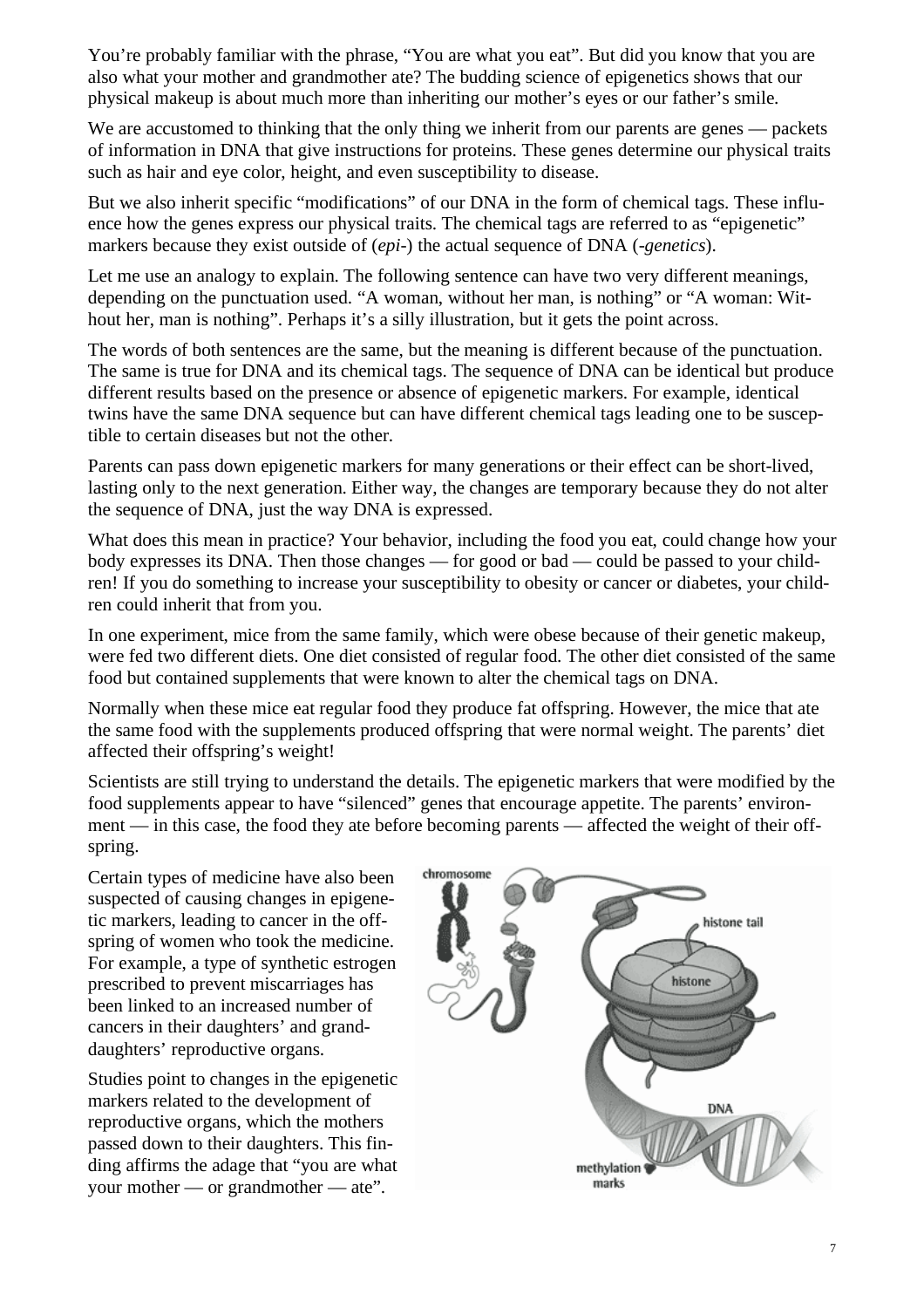# **Tagalongs to Our Genetic Code**

Our DNA includes additional components, which may sometimes be passed from parent to child at the same time as the genetic code. First are molecules attached to the DNA, called methylation marks, that turn genes on and off. Second are balls of proteins composed of histones, which the DNA wraps around. Histones and a portion of these proteins, called histone tails, regulate how the DNA is folded (and thus what is turned on or off).

The food you eat and other aspects of your environment can change these tagalongs. Then they can be passed down to your children and even your grandchildren, affecting the genes that are turned on.

# **Epigenetics: A Problem for Evolution?**

Until these findings, many evolutionists dismissed the ideas of Charles Darwin's contemporary, Jean-Baptiste Lamarck, who believed that animals could acquire new traits through interactions with their environment and then pass them to the next generation. For instance, he believed giraffes stretching their necks to reach leaves on trees in one generation would cause giraffes in the next generation to have longer necks. Many science textbooks today reject Lamarck's ideas, but epigenetics is a form of Lamarckianism.

Of course this is contrary to classic Darwinian evolution. The theory of evolution is based on random changes or mutations occurring in DNA. If a change happens to be beneficial, then the organism will survive via natural selection and pass this trait to its descendants.

Although evolutionists do not deny the reality of epigenetics, its existence is hard to explain! Epigenetic changes are not random; they occur in response to the environment via complex mechanisms already in place to foster these changes.

These non-random epigenetic changes imply that evolution has a "mind". Creatures appear to have complex mechanisms to make epigenetic changes that allow them to adapt to *future* environmental challenges. But where did this forward-thinking design come from? Evolution is mindless; it cannot see the future. So how could it evolve mechanisms to prepare for the future?

But God does! God is omniscient (all-knowing), and He foreknew Adam and Eve would sin. He would judge that sin (Gen. 3) and the world would be cursed (Rom. 8:22). God knew that organisms would need the ability to adapt in a world that was no longer "very good". God likely designed organisms with epigenetic mechanisms to allow them to change easily and quickly in relation to their environment. These types of changes are much more valuable than random mutation and natural selection because they can produce immediate benefits for offspring without harming the basic information in the actual sequence of DNA.

Although we often hear that "nothing in biology makes sense except in the light of evolution", it should be said that "nothing in biology makes sense without the Creator God". Epigenetics is an exciting field of science that displays the intelligence and providence of God to help organisms adapt and survive in a fallen world.

# **Footnotes**

- 1. Bob Holmes, "Bacteria Make Major Evolutionary Shift in the Lab", *New Scientist* (June 2008), <http://www.newscientist.com/article/dn14094-bacteria-make-major-evolutionary-shift-in-the-lab.html> .
- 2. Kevin L. Anderson and Georgia Purdom, "A Creationist Perspective of Beneficial Mutations in Bacteria", in the *Proceedings of the Sixth International Conference on Creationism* (Pittsburgh, PA: Creation Science Fellowship, 2008): p. 73–86.
- 3. Nicola J. Nadeau and Chris D. Jiggins, "A Golden Age for Evolutionary Genetics? Genomic Studies of Adaptation in Natural Populations", *Trends in Genetics* 26 (2010): p. 484–492.
- 4. Ibid.
- 5. Ibid.
- 6. Georgia Purdom, "Is Natural Selection the Same Thing as Evolution?" in *The New Answers Book 1*, ed. Ken Ham (Green Forest, AR: Master Books, 2006), p. 271–282.